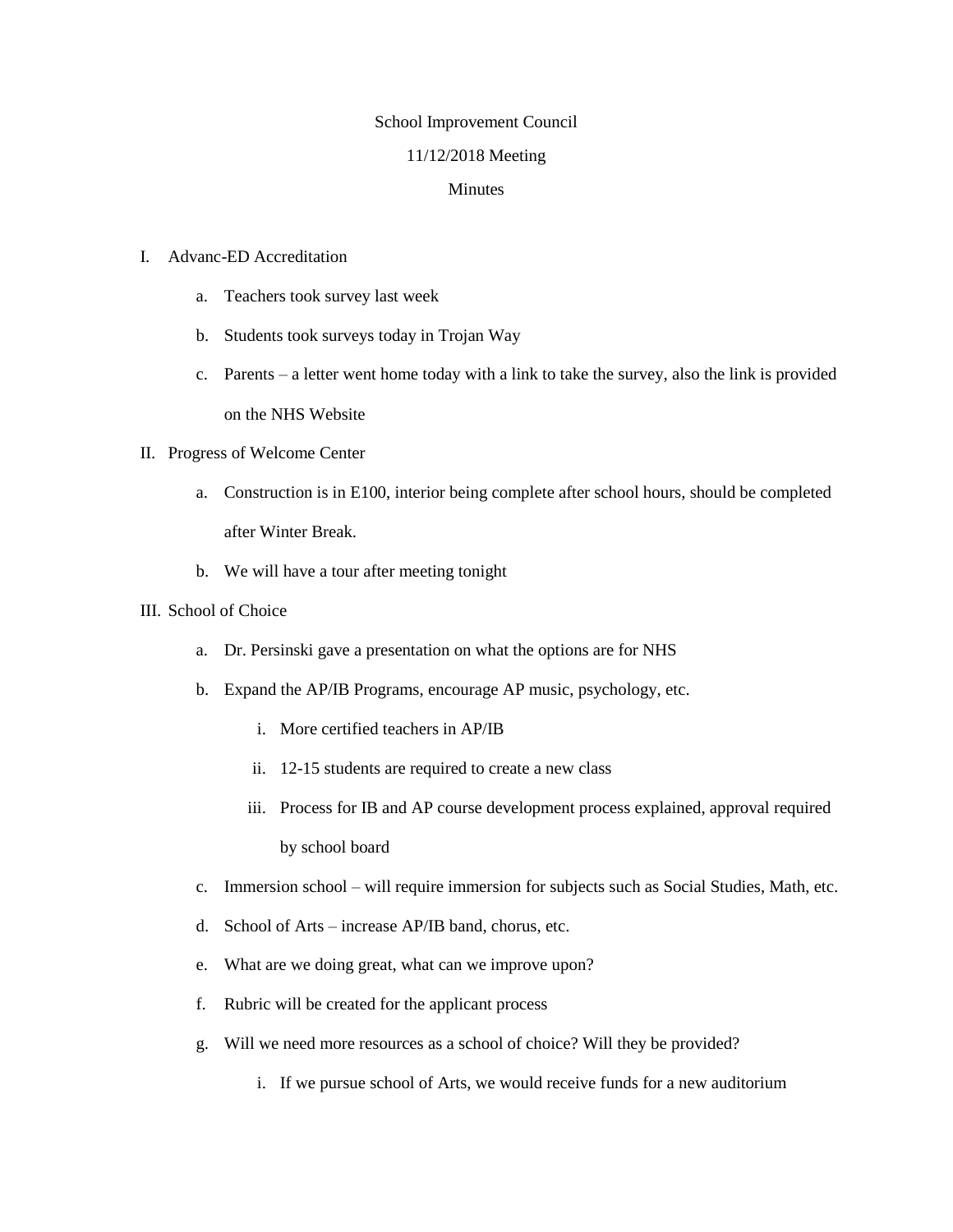- ii. Other resources include grants
- iii. There should be equity between all three high schools
- h. Some NHS parents implied they want "wholistic" school, well-rounded, not directed toward one area
- i. Other parents implying that marketing-wise, to not be a School of Choice would look like the school got the "left-overs," we could lose good students, not a good plan for marketing the school
- j. Statement was made that we do not want NHS to be a follower of other schools, but rather a school of excellence in many areas
- k. Suggestion was made that parents need to give input to Mr. Massey

# IV. Peak

- a. Mandatory for the rest of the semester
- b. Purpose is to increase instructional opportunity, not extra teaching time
- c. Students will be able to choose their Peak classroom soon

### V. Fall Sports/ Performing Arts

- a. Orchestra 7 students accepted in region 1 Honors, auditioning for all-state
- b. Band 9 accepted
- c. Holiday performances coming up

## VI. Friends of Northwestern

a. Dec. 4, 2018 spirit night at the Rib Shak